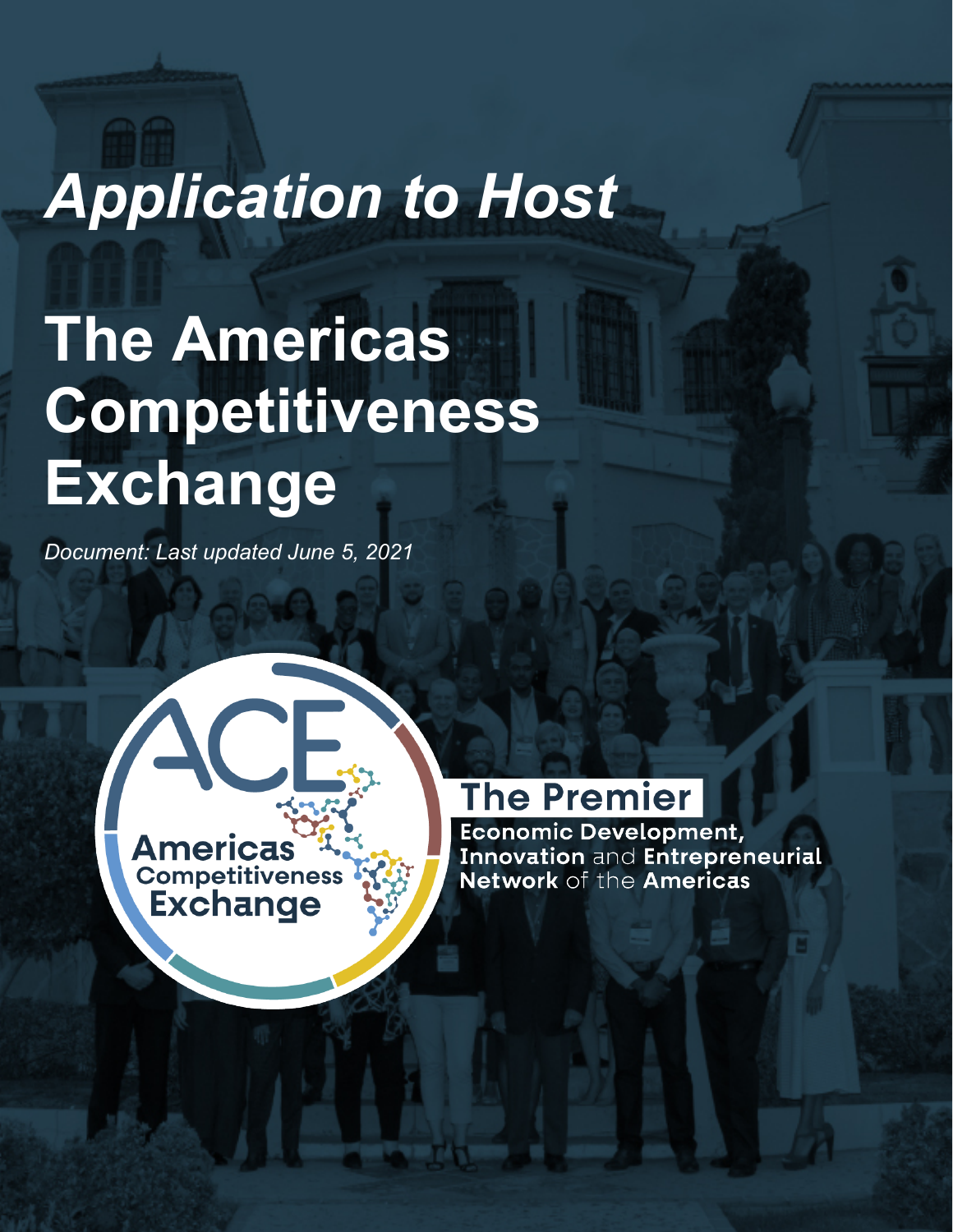

# **1. ABOUT ACE**

The Americas Competitiveness Exchange (ACE) is the premier economic development, innovation, and entrepreneurial network of the Americas and is one of the leading high– level events of the Organization of American States (OAS). The ACE program is one of the core initiatives of the Inter-American Competitiveness Network  $(RIAC)^1$ , for which the OAS serves as the Technical Secretariat.

The ACE brings together up to 50 senior-level government, business, policy, and economic decision-makers from across the Americas and beyond to experience first-hand the diverse range of projects, strategic investments, public-private partnerships, and best practices from a particular region's economic, innovation, and entrepreneurship ecosystem. These top global leaders are selected to participate in the week-long program to engage with innovation hubs, advanced technology centers, leading firms, educational and research institutions; explore local, regional, urban, and rural economic development models; share experiences and knowledge; build networks to enhance competitiveness in the Americas; promote sustainable and inclusive economic development; and increase trade and investment opportunities.

To date, the ACE has been held thirteen times since 2014 in the United States, Mexico, Argentina, Canada, Germany, and Israel.

In the United States, the program has been hosted in Atlanta, Georgia, and North & South Carolina in April 2014; Minneapolis, Minnesota-Central, Wisconsin & Chicago, Illinois in April 2015; Arizona & Southern California in April 2016; Central Texas in April 2017; North-Central Florida in December 2017; Central California in October 2018; Puerto Rico in May 2019; and Colorado in August 2021. Mexico (Aguascalientes, Guadalajara, and Mexico City) hosted in August 2014; Cordoba, Argentina in October 2015; Ontario, Canada in September 2016; a special edition jointly hosted by Germany and Israel took place in June 2018; and in Santiago de Chile and Valparaiso, Chile in October 2019.

<span id="page-1-0"></span><sup>1</sup> <http://www.riacnet.org/>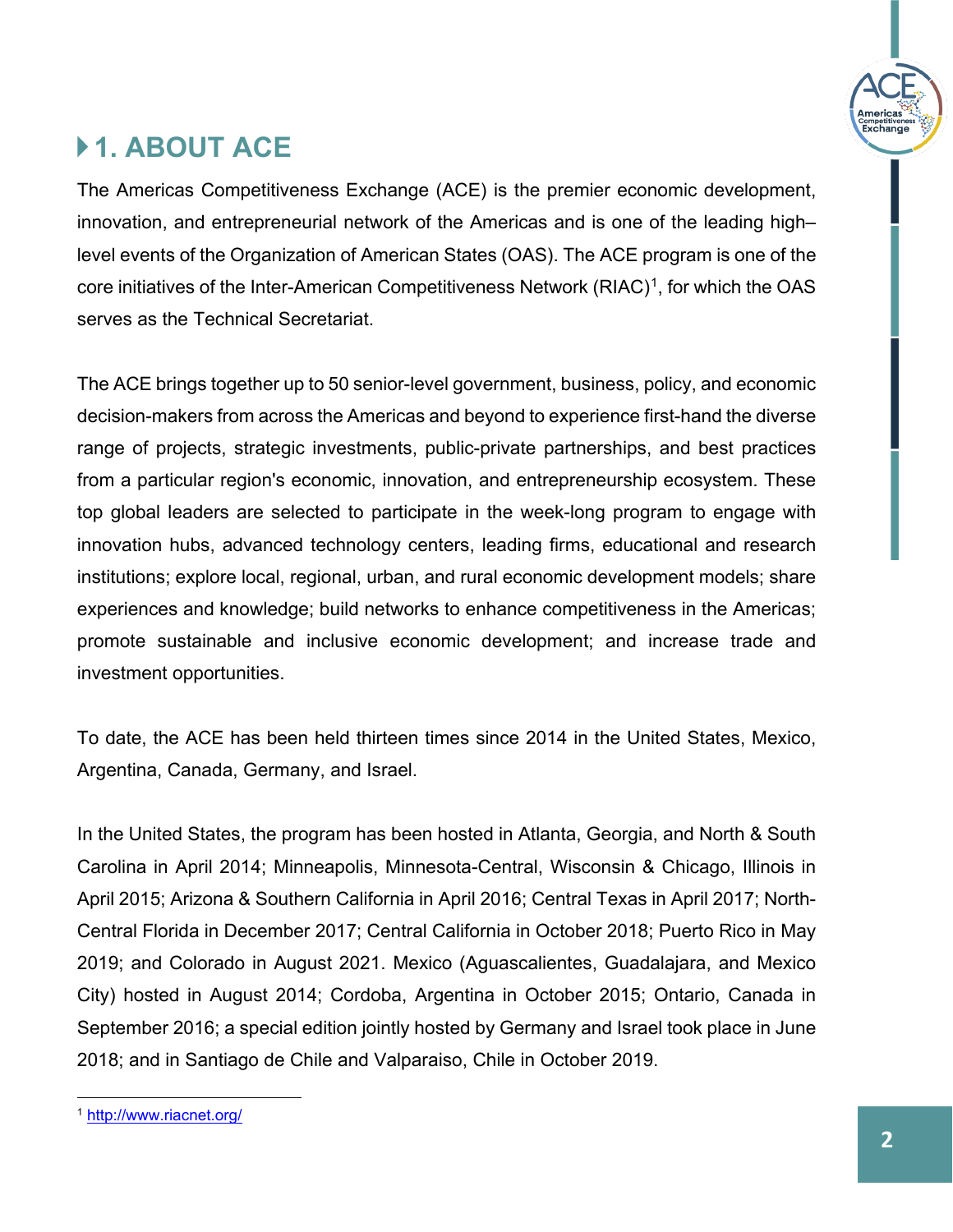

The upcoming ACE Edition will take place in Louisiana, United States, in November 2021. ACE events outside of the Americas will be considered for approval by the ACE Committee on a case-by-case basis.

This Application to Host document serves as a guide for the design and implementation of the ACE program. It provides the mission, objectives, institutional structure, scope, and requirements the ACE. Any amendments to the Application to Host document must be agreed in writing by the Standing ACE Coordinating Committee.

### **2. INSTITUTIONS:**

ACE is convened in the context of the RIAC by its Chair Pro Tempore (revolving every two years); the Government of the United States, through the U.S. Department of Commerce<sup>[2](#page-2-0)</sup> [the Economic Development Administration  $(EDA)^3$  $(EDA)^3$  in coordination with the International Trade Administration (ITA)<sup>4</sup>] and the U.S. Department of State;<sup>[5](#page-2-3)</sup> and the General Secretariat of the OAS as the RIAC Technical Secretariat. [6](#page-2-4) These institutions constitute the standing ACE Coordinating Committee for programs hosted in the United States. [7](#page-2-5) For ACE Editions held outside the United States, the ACE Coordinating Committee is adjusted to include representatives from the ACE Host Country (the coordinating team and a representative from the host country's Permanent Mission to the  $OAS$ ).<sup>[8](#page-2-6)</sup> This document serves as a Guide for the ACE program. The ACE Committee reserves the right to update and revise the document and its implementation as necessary.

<span id="page-2-0"></span> $2$  Under the MOC between the U.S. Department of Commerce and the OAS dated April 2016, the U.S. Economic Development Administration (EDA) formally represents and leads the U.S. Government for the process of coordinating all activities to support ACE programs hosted in the United States.

<span id="page-2-3"></span>

<span id="page-2-4"></span>

<span id="page-2-2"></span><span id="page-2-1"></span> $\frac{3 \text{ https://www.edu.gov/}}{4 \text{ https://www.trade.gov/}}$ <br>  $\frac{5 \text{ https://www.trade.gov/}}{5 \text{ http://www.state.gov/}}$ <br>  $\frac{6 \text{ http://www.state.gov/}}{6 \text{ http://www.oas.org/en/about/general_secretariat.ssp}}$ <br>  $\frac{7 \text{The Permanent Standard ACE Committee consists of the U.S. Department of Commerce, the U.S.}$ 

<span id="page-2-5"></span>Department of State, and the Organization of American States. The country holding the RIAC Chair is also part of the Committee.

<span id="page-2-6"></span><sup>&</sup>lt;sup>8</sup> For ACE events hosted in the United States, the Chair of the ACE Committee is EDA. For ACE events hosted outside the United States, the Chair of the ACE Committee is the Organization of American States.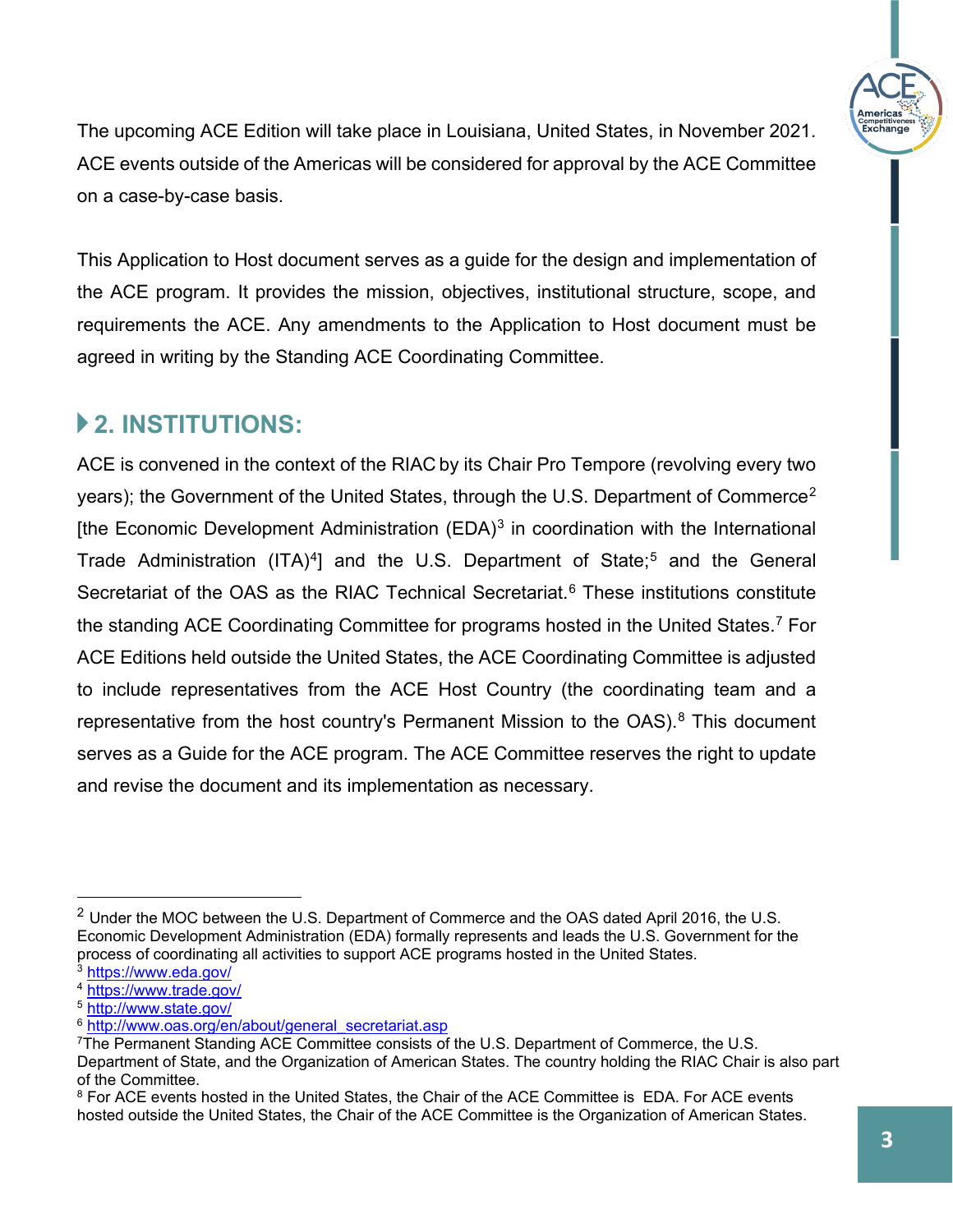

# **3. RIAC STRUCTURE**

The Inter-American Competitiveness Network (RIAC)  $9$  is a regional platform that brings together High-Level Authorities and other key stakeholders leading the Competitiveness, Innovation, and Economic Development agendas of the 34 Member States of the Organization of American States (OAS). The RIAC promotes policy dialogue, exchanging experiences and collaborative initiatives among decision-makers from the public, private, and academic sectors to foster inclusive and sustainable economic development in the Americas. In the context of RIAC, the OAS convenes the Americas Competitiveness Forum (ACF), the Americas Competitiveness Exchange (ACE), the Group of Experts on Subnational Competitiveness (GTECS) as well as the platform to share good practices; developed as the RIAC-Covid 19 Ideas Accelerator.

The Americas Competitiveness Forum (ACF) is a hemispheric policy space for Ministers, government, and business leaders to discuss economic competitiveness and promote innovation in the Americas. It seeks to find joint solutions to common challenges and help foster greater economic competitiveness in the region. During the Forum, actors find multiple occasions to interact, share experiences, and forge greater collaboration. The ACF features keynote speakers, plenaries, bilateral meetings, and networking events. It is an opportunity to find and promote business and develop new commercial relations in the Americas.

The Group of Experts on Sub-National Competitiveness (GTECS) meets once a year to discuss, define, and recommend strategies to enhance regions and localities' efforts to become more competitive by exchanging experiences with other sub-regions countries and institutions from the Americas and beyond. In the context of GTECS, as a regional community of practice, experts, government representatives, the academic and private sector of OAS member States, share experiences on regional innovation and

<span id="page-3-0"></span> $9$  ITA engages with governments, private sector, and other stakeholders in the Western Hemisphere through the Americas Competitiveness Forum (ACF) and serves as U.S. lead in the InterAmerican Competitiveness Network (RIAC).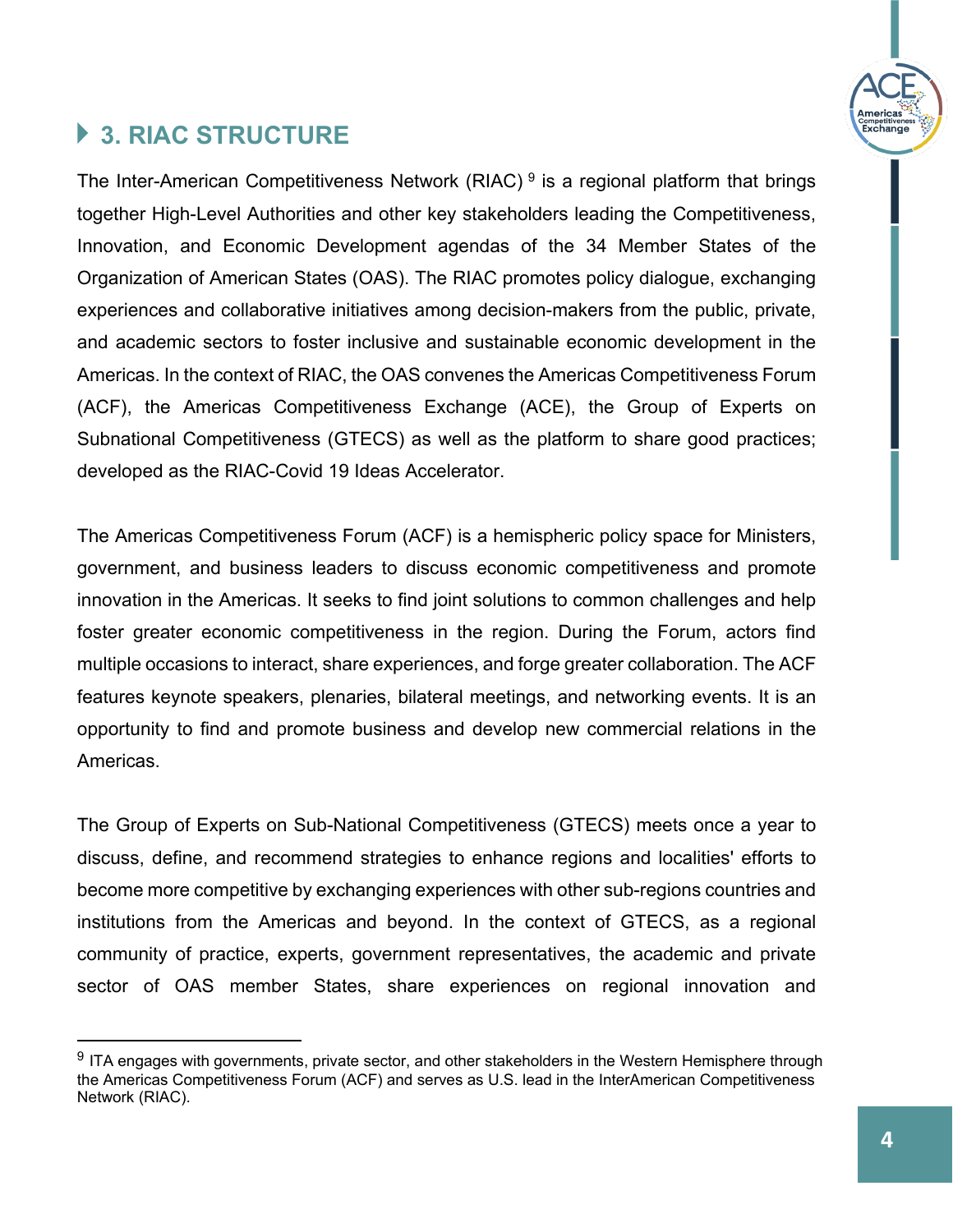competitiveness indicators, strategies to improve the business climate, methodologies to benchmark competitiveness, insights to develop local and regional competitiveness agendas, projects to map and support clusters, and incentives to build smart specialization.

The RIAC Covid-19 Ideas Accelerator is a platform to identify and share solution- driven innovative products and services to address some of the most pressing needs generated by Covid-19. The purpose of the platform is to share good practices to support government authorities, local leaders, academic experts, innovators, and entrepreneurs from the Americas and beyond engaged in efforts to address the Covid-19 pandemic.

## **4. OBJECTIVES:**

- Promoting long-term multilateral commercial, trade, and investment partnerships among decision-makers of the Americas and beyond;
- Identifying and sharing best practices in economic development, including publicprivate partnerships, building local assets that grow businesses, cluster development, promoting entrepreneurship, and coordinating regional economic development strategies;
- Stimulating capital investment and job creation in the region;
- Fostering an environment for innovative companies to startup and expand;
- Bringing together universities, industries, and governments to solve complex challenges no one sector or business could address on its own;
- Facilitating commerce and trade;
- Promoting economic resiliency; and,
- Enhancing opportunities for underrepresented populations.

## **5. DEFINITIONS:**

**ACE Program:** Comprises the overall initiative as funded by the Government of the United States, through the U.S. Department of Commerce [the Economic Development Administration (EDA) in coordination with the International Trade Administration (ITA)] and ompennver<br>Exchang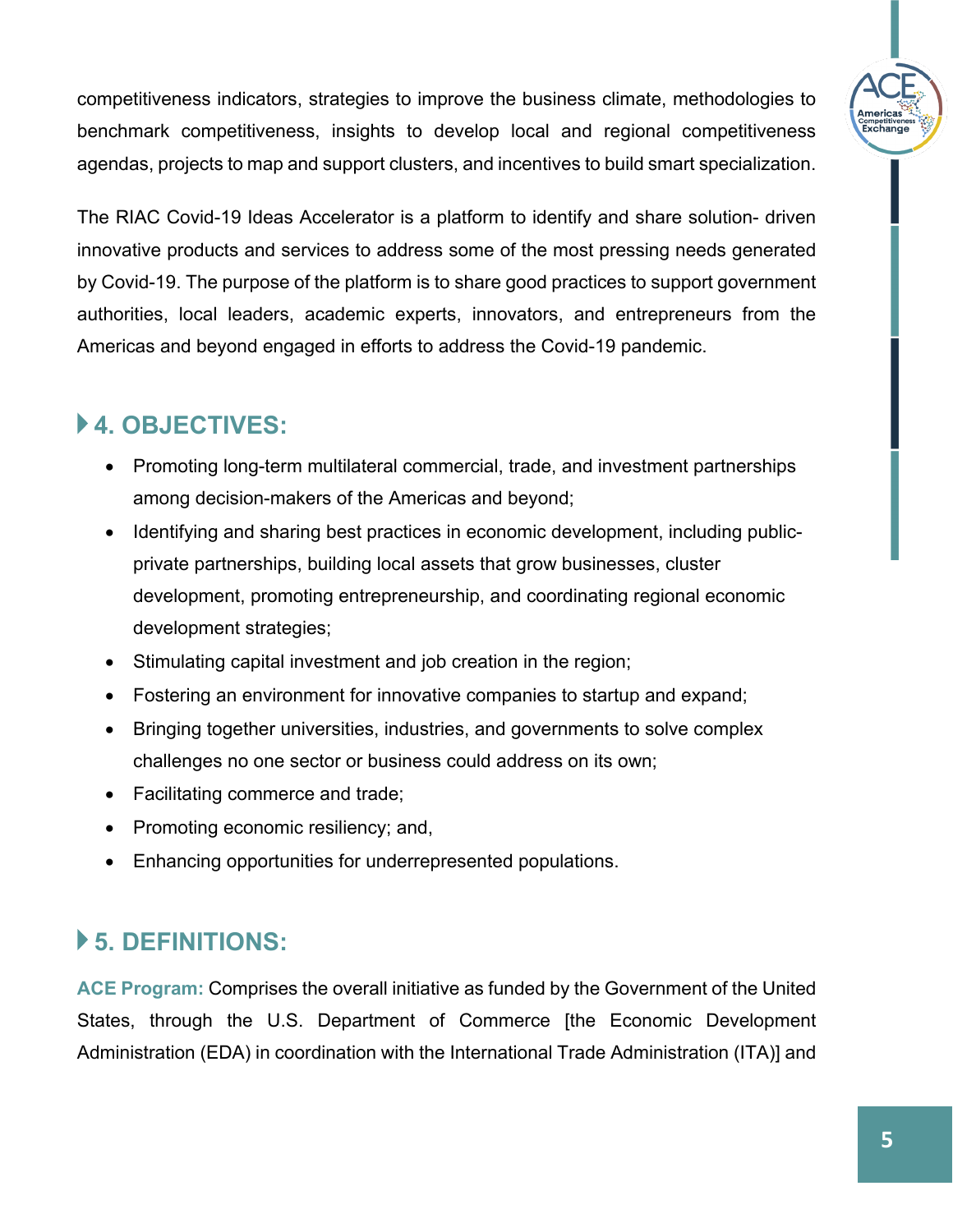

the U.S. Department of State; and implemented by the General Secretariat of the OAS as the RIAC Technical Secretariat.

**ACE Projects:** Refers to the specific funding agreements with the two main donors, namely the current USOAS ACE Phase II funded by the U.S. Department of State and the EDA ACE current grants supporting ACE.

**ACE Editions:** The different iterations of the ACE Program, held twice a year collaboratively with the Local Host Organizers. For example, ACE Texas, ACE Chile or ACE Canada.

**ACE Event:** Short sessions to exchange knowledge or advance collaboration among ACE stakeholders outside of the confines of an annual ACE Editions. For example, the ACE Meet-Up held as part of the ACF.

**ACE Activity/Technical Workshop:** Specialized sessions involving specific ACE Stakeholders to exchange knowledge or advance collaboration regarding a particular topic or initiative. This differs from an "ACE Event" in its specificity, duration, and hosting format, as an "ACE Event" is more general.<sup>[10](#page-5-0)</sup>

**Host Country:** Country offering and confirmed to host a future edition of the ACE program in one of its regions and cities. The official letter (expression of interest to host and proposed itinerary) should be submitted through official diplomatic channels via the country's corresponding Permanent Mission to the Organization of American States. For example, through the Permanent Missions of the United States, Chile, Canada, or Spain (for OAS Member States and Permanent Observers).

**Local Host Organizers:** Group of institutions (public, private, universities, etc.) coordinating the planning and implementation of the ACE program in their community. This

<span id="page-5-0"></span> $10$  To highlight the differences and strata: The ACE Program is funded through the respective ACE Projects, which provide the necessary funding for the ACE Editions which will facilitate the necessary connections for general ACE Events and specific ACE Activities/Technical Workshops.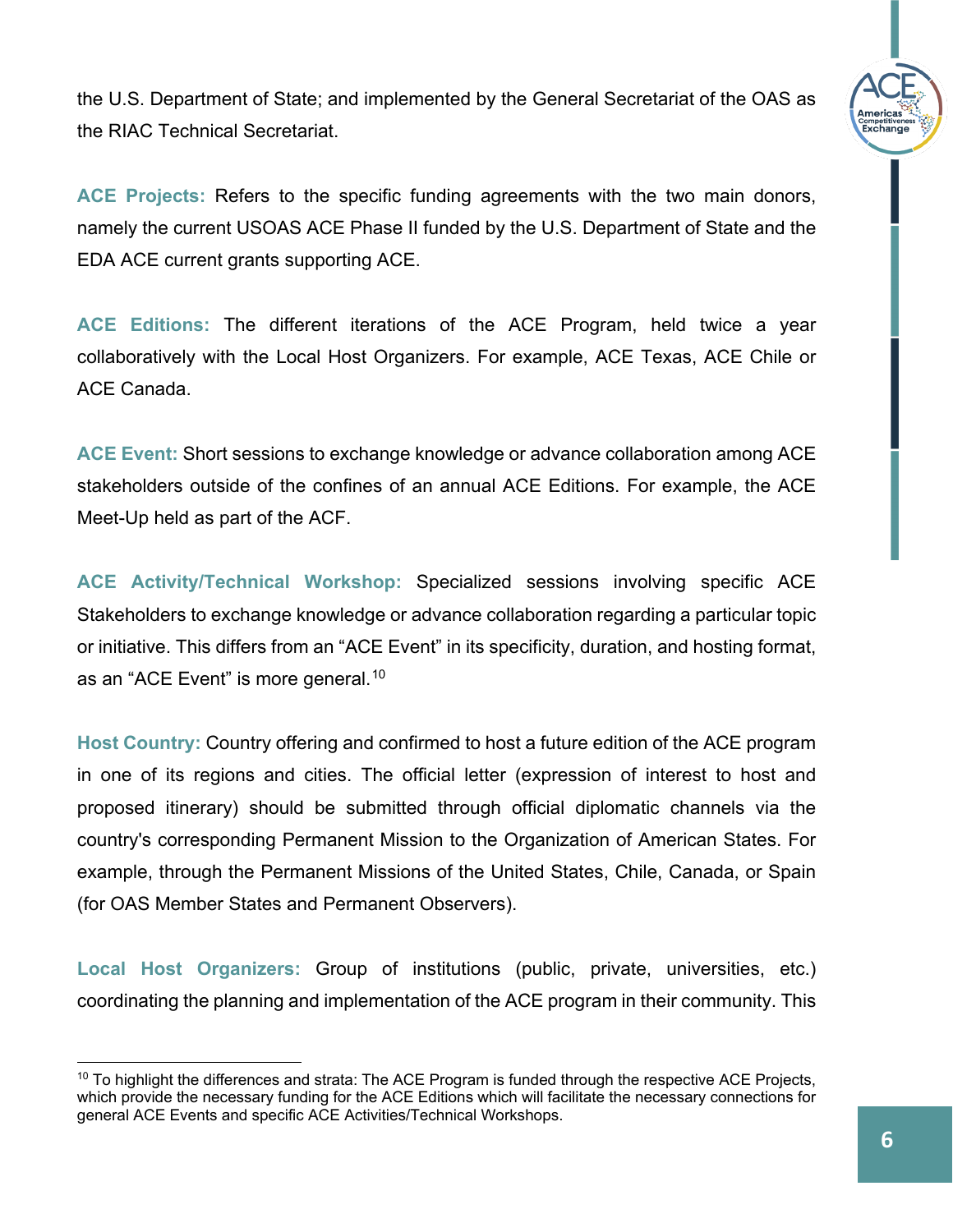includes a lead institution and other partners who work with the ACE Committee on all the necessary ACE program arrangements. For example, for ACE 5, the host organizers were the Arizona Commerce Authority, the Imperial Valley Economic Development District, and the San Diego Chamber of Commerce. For ACE 4, the host organizer was the Government of the Province of Cordoba, Argentina.

**Host Region**: A region or multiple regions in a state or states (cities, provinces, departments) of the host country where the ACE will be held. For example, Ontario, Canada; Puerto Rico, United States; Cordoba, Argentina, etc.

**Host City:** A city where ACE events are going to stop for visits. For example, Mexico City (Mexico), San Juan (Puerto Rico, United States).

**Event Site:** The physical location where an ACE event will be held within a city. For example, The Univerity of Arizona Wildcat Stadium, Tempe, Arizona, United States or the Rotman School of Management, University of Toronto, Ontario, Canada.

**Event Sponsor:** An institution that supports the ACE activity held at an Event Site. The Event Sponsor can be the same institution as the Event Site. For example, the Univerity of Arizona is the Event Sponsor of the ACE visit to the Univerity of Arizona Wildcat Stadium.

## **▶ 6. MINIMUM REQUIREMENTS TO HOST AN ACE:**

Countries and regions interested in hosting an ACE Edition should present a written proposal and preliminary itinerary for the ACE Coordinating Committee's consideration. Due to OAS's diverse languages, all applications and documents submitted to the OAS for formal review should be submitted in English and the language of the host country. ACE proposals should focus on highlighting the following criteria:

ompennver<br>Exchang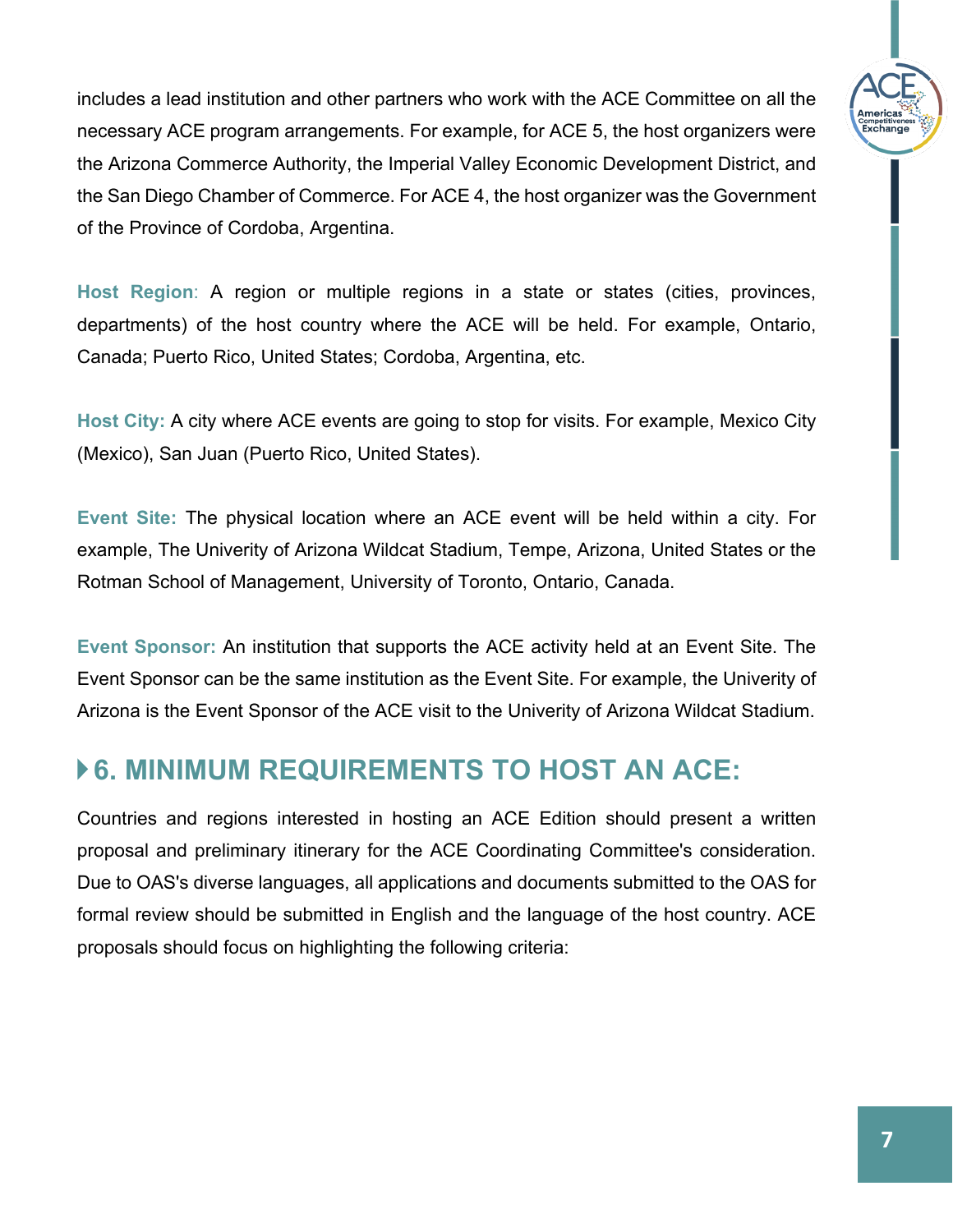- The Local Host organizers are led by "gatekeepers" for the region or country xchang people who have the authority to allocate and direct the necessary resources to host and formally request the organization of an ACE Edition.<sup>[11](#page-7-0)</sup>
- The proposed event sites include economic regions of a country (or countries<sup>12</sup>) with enough economic and commercial drivers that can act as a single region or economic unit (economic regionalism) for the ACE program to enable close and meaningful collaboration with potential partners.
- **Demonstrated market fit with the Americas.**<sup>[13](#page-7-2)</sup>
- Regional cooperation is shown through a consortium of public, private, and academic partners and their partnerships' strength.
- Urban and rural economic assets with the capacity to develop commercial networks with the Americas through trade, FDI, or partnerships.
- A combination of financial support and economic and cultural assets is available to engage the ACE delegation to drive regional development.
- The host region must have access to an International Airport (s) (designated by the International Air Transport Association or the International Civil Aviation Organization). The Airport should have the capacity to handle international connections and custom processing for high-level international delegations.
- Host countries must be OAS Member States;
- OAS Permanent Observer Countries can also serve as ACE hosts, on a case-bycase basis, to showcase their economic development models, innovation, and entrepreneurship ecosystems and build global partnerships with the stakeholders in the Americas.
- There is sufficient national or regional level budget allocation to host and support the design, planning, and execution of the ACE Editions.

<span id="page-7-0"></span><sup>&</sup>lt;sup>11</sup> Regions in the United States should coordinate with the U.S. Department of Commerce while regions in other countries should coordinate with their Permanent Mission to the OAS and the OAS as RIAC Technical Secretariat.

<span id="page-7-1"></span><sup>&</sup>lt;sup>12</sup> Some Permanent Observers to the OAS may choose to co-host an ACE event, such as Germany and Israel who co-hosted a special edition ACE 9.

<span id="page-7-2"></span><sup>&</sup>lt;sup>13</sup> This may include, but is not limited to, highlighting existing trade between the region and the Americas or identifying institutions and organizations with a demonstrated interest in developing partnerships and/or increasing trade with the Americas.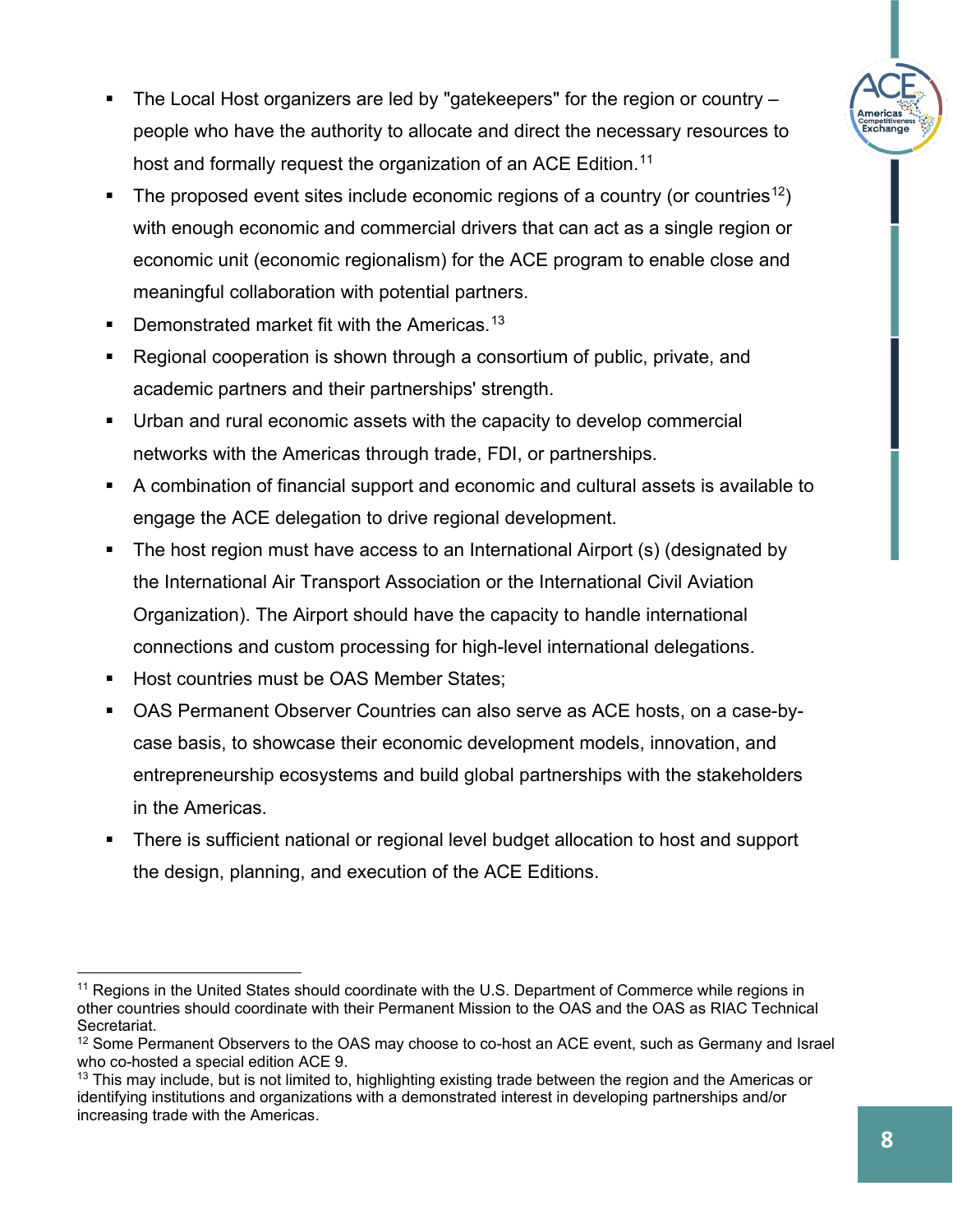Two types of financial contributions are needed to be able to host an ACE Edition:



A) Voluntary financial contribution to be transferred to the OAS as RIAC Technical Secretariat to support preparation, execution, and follow-up of the ACE Program; and

B) Country/regional/local resources to be assigned to cover local costs to ensure successful implementation of the ACE program in their communities.

These financial contributions are further described below:

#### **A) Voluntary financial contribution to the OAS to support preparation, execution, and follow-up of the ACE Program;**

o For ACE Editions held outside the United States:

The ACE Committee encourages OAS Member States and OAS Permanent Observers to apply to host an ACE regardless of their size or development level. The ACE Committee will work with host countries/regions to maintain the ACE brand's standards and requirements while recognizing financial, logistical, or other special considerations of a country/region.

For ACE Editions held outside the United States, the OAS's voluntary financial contribution will be negotiated with each host country/region on a case-by-case basis. The amount can be reduced in coordination with the Host Country and considering special considerations. Some options to reduce the financial contribution may include:

- Shortening a traditional week-long ACE to a 3 to 4-day ACE due to budget, logistical or other reasons;
- **Providing support to the OAS and targeted ACE key stakeholders** with travel and other expenses directly in the host country;
- Considering a program with only one or two cities to facilitate logistical issues and reduce costs.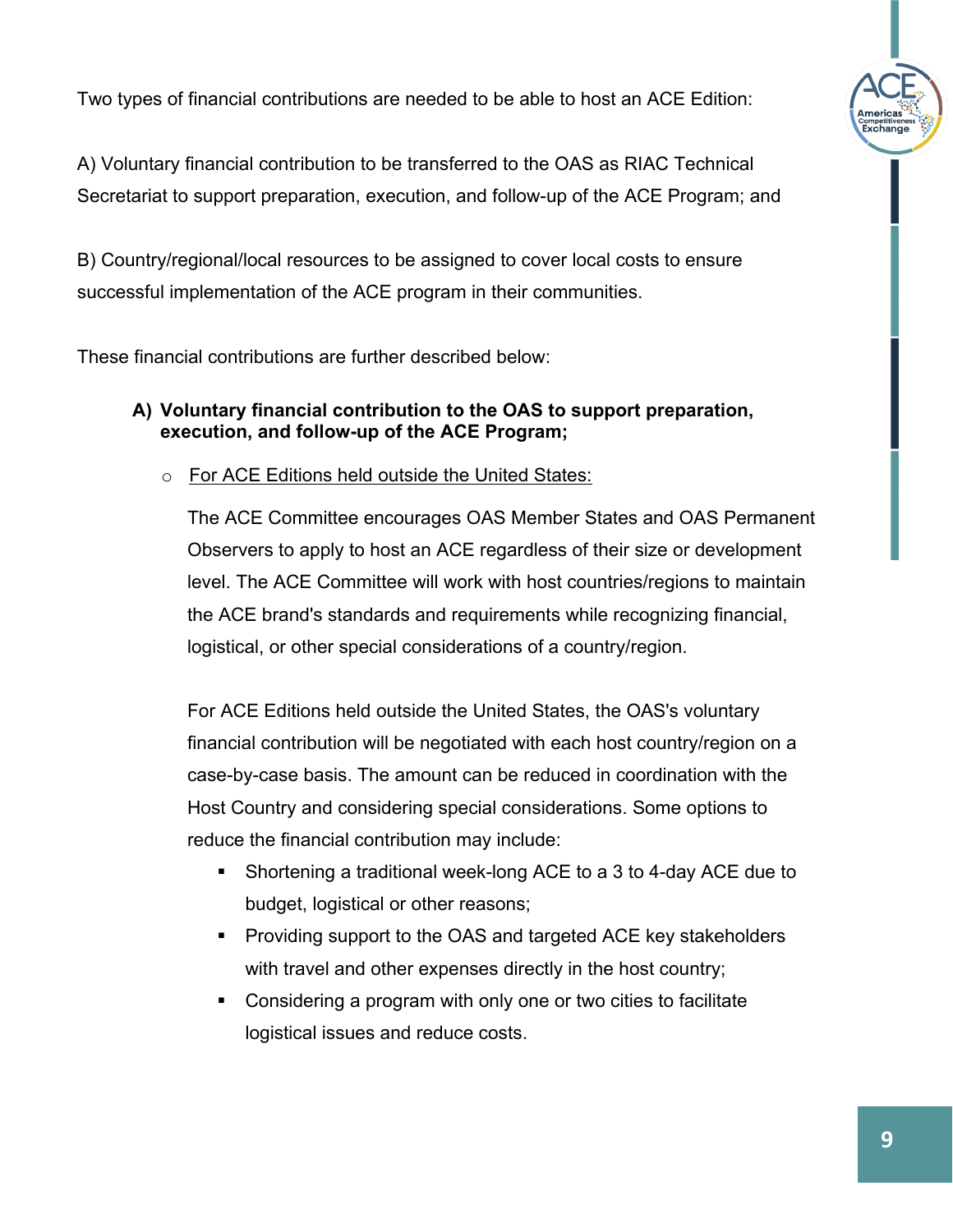*However, a minimum level of support is required* for the ACE Committee to approve the selection of any ACE program and for the OAS team to support the delivery of the program on the ground. The minimum requirements will ensure the preservation of the ACE standards and methodologies. Among the minimum requirements to be considered in addition to local costs are:

- Support for travel and lodging costs for at least3 RIAC officials/staff to support the execution of the program;
- Support with the printing of the trip book, name badges and certificates
- Support with the printing of name badges and certificates of participation to ACE host sites and participants;
- **Hire professional video and photography services throughout the** week to document the ACE Editions, good practices presented, testimonials and collaboration opportunities were identified.

#### o For ACE Editions held in the United States:<sup>[14](#page-9-0)</sup>

The U.S. Department of Commerce and the U.S. Department of State, as established members of the ACE Committee, provide the OAS with an estimated allocation of U.S. \$350,000 per ACE, [15](#page-9-1) as well as with eventwide and diplomatic support for the planning and implementation of the ACE program in the United States. $^{16}$  $^{16}$  $^{16}$  The amount supplied by the U.S. Government to the RIAC Technical Secretariat covers the following items: xchang

<span id="page-9-0"></span><sup>&</sup>lt;sup>14</sup> ACE events in the United States are generally Sunday – Friday with Sunday being a travel day to adjust for the long flights in. ACE events in other countries shall range from 3 to 8 days depending on factors such as cost, logistics, size of the county/region, etc.

<span id="page-9-1"></span><sup>15</sup> The amount varies based on location, size of economy, etc. and is subject to negotiation with the OAS RIAC Technical Secretariat. Local costs such as event space, meals, etc. are not included in this estimate and should be coordinated as desired by each host region. This amount can also be in "in kind". For bids by hosts within the United States, please note that this amount is covered by financial assistance from the U.S. Department of Commerce that will fund U.S. ACE events through 2021.

<span id="page-9-2"></span><sup>16</sup> For U.S. ACE events, the national amount is provided by the U.S. Department of Commerce and the U.S. Department of State. The local-level support must be supplied by the local region.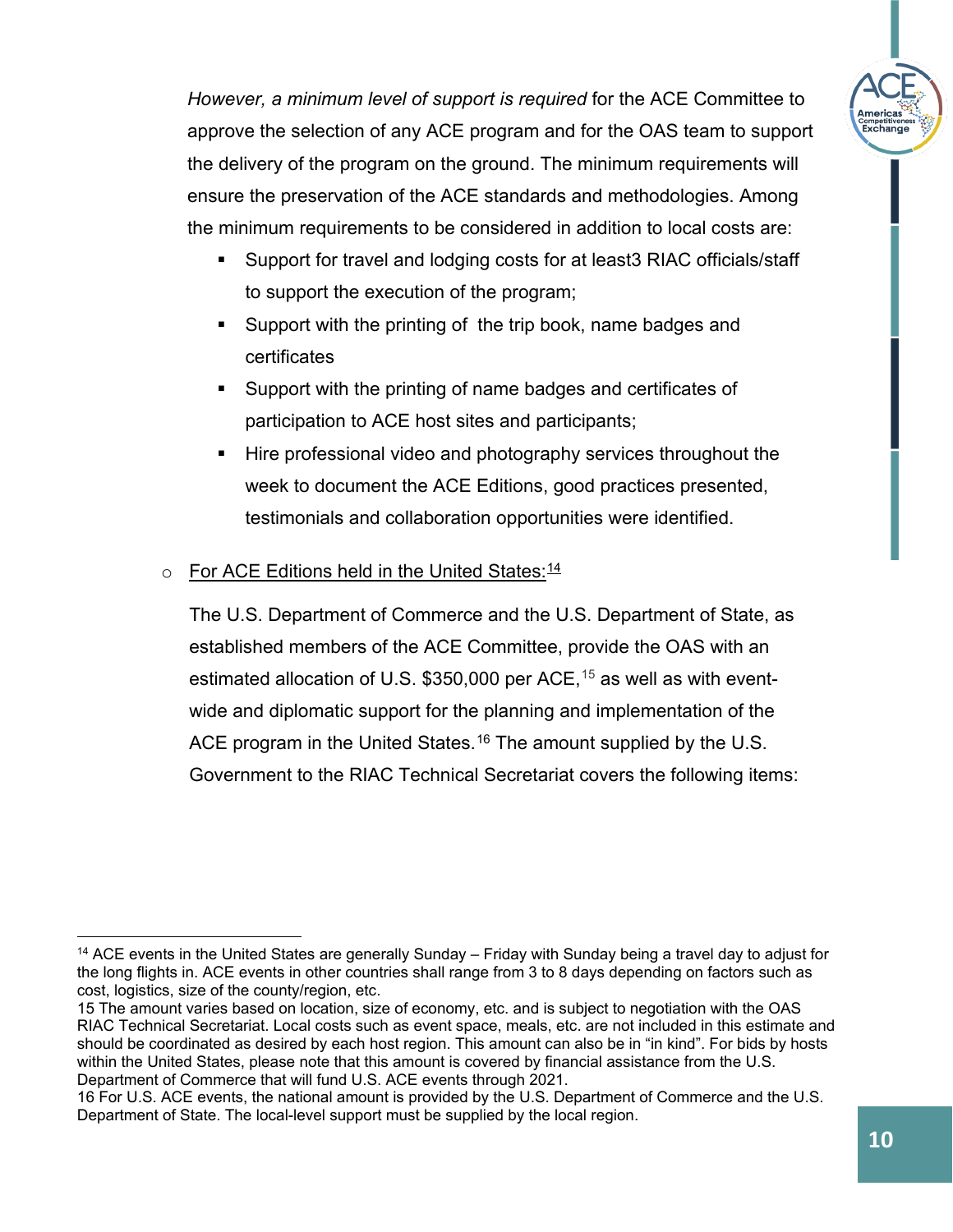

- Designation of a full-time coordinator from the OAS team and a minimum of two other part-time authorities/staff to assist with the program and with subsequent follow-up<sup>[17](#page-10-0)</sup>:
- Design and production of any materials, including video recording;
- Thematic support and production of documents, including name badges;
- Set-up, launch, and coordination of the Open Call for Applications;
- **Logistical coordination and support before, during, and after ACE;**
- Execution of surveys and ACE consultations to monitor and enhance the results;
- A media campaign and outreach; and
- **Partial to full financial support to at least 10-12 participants from** smaller economies.

#### **B) Resources to cover local costs to ensure the successful execution of the ACE program in their communities.**

- $\circ$  In addition to the voluntary financial contribution that has to be allocated to the OAS for the preparation, execution, and follow-up of the ACE program, host countries/regions/cities should have the financial capacity to cover the necessary local costs to host the ACE program. Some examples include:
	- **EXEC** Local transportation (bus to transport ACE participants and organizers and at least 1 or 2 cars for emergency and critical logistical support to the program);  $18$
	- Most meals for participants, VIP guests, ACE support staff, and the ACE Committee during official activities of the ACE; $^{\rm 19}$  $^{\rm 19}$  $^{\rm 19}$
	- Printing of ACE material (i.e.: agenda, trip book, badges);
	- **Local marketing;**

<span id="page-10-0"></span><sup>&</sup>lt;sup>17</sup> For U.S. ACE events, the national coordinator is the U.S. Department of Commerce through the Economic Development Administration.

<span id="page-10-1"></span> $18$  For U.S. ACE events, the local transporation and emergency/security vehicles are paid by the Government of the United States.

<span id="page-10-2"></span><sup>19</sup> Lunch and dinners at a minimum. Generally around 66 to 70 people total. Must be provided at U.S. Government per diem rates. In the United States, these costs are the responsibility of the Host Region and Host City and not the U.S. Government.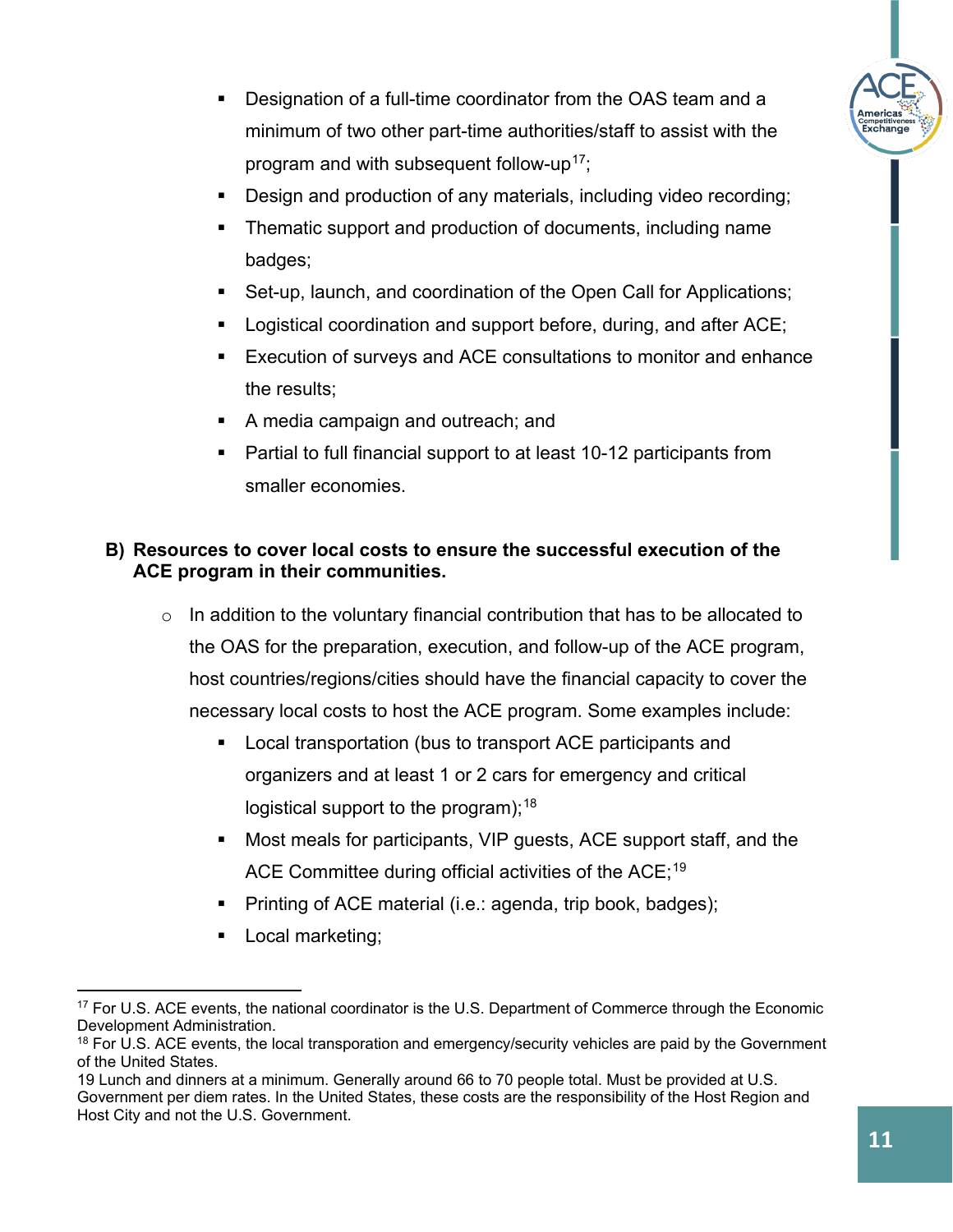- **Local branding;**
- **Local event space;**
- Local security;<sup>[20](#page-11-0)</sup>
- Regional and local coordination; and
- **Logistics.**

*Note:* Hiring a specialist or specialist group for logistics/event management is optional but recommended due to past experiences of ACE.

Host countries and host regions are also responsible for the:

- Designation of a regional coordinator with the capacity to make timely decisions and to participate in all weekly calls required to prepare the ACE program and to provide support of follow-up efforts after implementation of the program;
- Appointment of at least one or two additional support staff to work on the preparation and execution of the ACE program;
- For ACE events taking place outside of the United States, at least 1 staff member should be appointed to provide support to the OAS during the preparation stages, for example, to support the development of the Trip Book, Information Bulletin, Guides to participants and hosts, scripts for presentations, name badges, certificates, and follow-up efforts after implementation of the program.
- Select key regional/local stakeholders to participate throughout the week activities to ensure long-lasting connections with the visiting stakeholders (3-6).

Host countries and host regions are committed to conducting follow-up after an ACE. This includes, but is not limited to:

- Dedication of staff to conduct monitoring in coordination with the OAS RIAC Technical Secretariat;
- Host countries and regions shall remain in good standing with the ACE Coordinating Committee; and,

<span id="page-11-0"></span><sup>20</sup> The U.S. Government provides national level security assistance to local hosts for ACE events in the United States, but local security is still a local cost.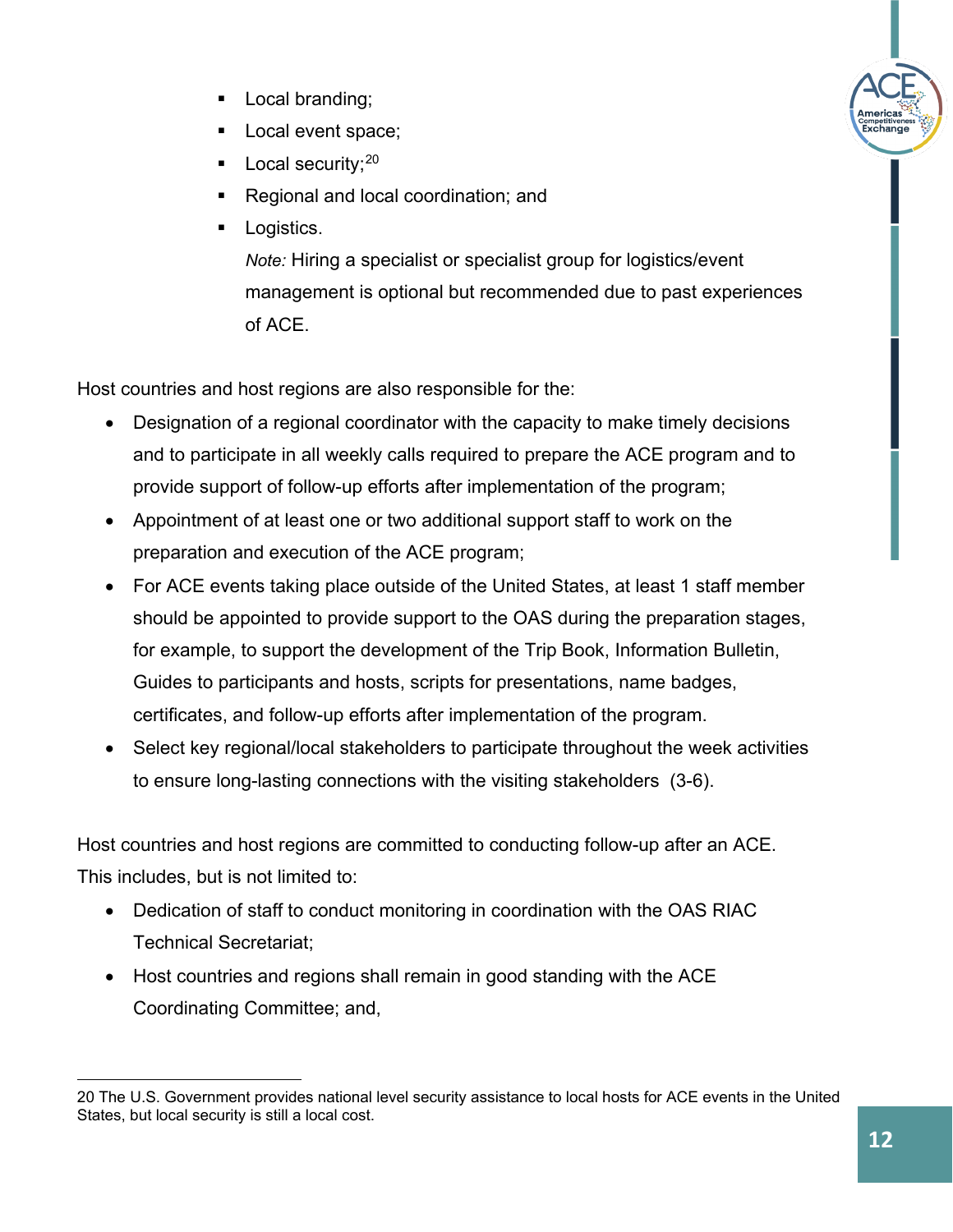• A commitment to participate in post-event surveys and metrics exercises as determined and implemented by OAS to evaluate the program's continued success.

As relevant, host countries and host regions can participate in the Americas Competitiveness Forum (ACF).<sup>[21](#page-12-0)</sup> By organizing an ACE, Host Countries/Regions/Cities are eligible to receive a special invitation to bring delegations from their region to the ACF to engage with high-level business and government leaders of the Americas and meet with other ACE Alumni to continue post-ACE follow-up. The ACE Coordinating Committee can facilitate meetings and activities for ACE Host Countries/Regions/Cities. The ACE Committee can consider special ACE events or ACE technical visits under the ACE program umbrella to boost impact and results, reengage with ACE prior hosts, and accelerate collaboration and cooperation opportunities among the ACE Network (participants and hosts).

Projects, sites, and presentations should focus on the following<sup>[22](#page-12-1)</sup>;

- Equity;
- Recovery & Resilience;
- Workforce Development;
- Manufacturing;
- Technology-Based Economic Development:
- Environmentally-Sustainable Development:
- Exports and FDI;
- Business Creation and Development; and
- Integrated Economic Development.<sup>[23](#page-12-2)</sup>

ompennven<br>Exchang

<span id="page-12-0"></span><sup>&</sup>lt;sup>21</sup> The ACF is the Meeting of Ministers, High-Level Authorities and Competitveness Councils convened every two years by the OAS to discuss ways to improve the competitiveness of the region in the context of the Inter-American Competitiveness Network (RIAC).

<span id="page-12-1"></span><sup>&</sup>lt;sup>22</sup> EDA investement priorites can be found at https://www.eda.gov/about/investment-priorities/

<span id="page-12-2"></span><sup>&</sup>lt;sup>23</sup> EDA defines this as locally-identified priorities for regional economic diversification, growth and prosperity by increasing access to opportunity, facilitating enhanced collaboration, and reducing administrative burdens. [https://www.eda.gov/edi/index.htm.](https://www.eda.gov/edi/index.htm)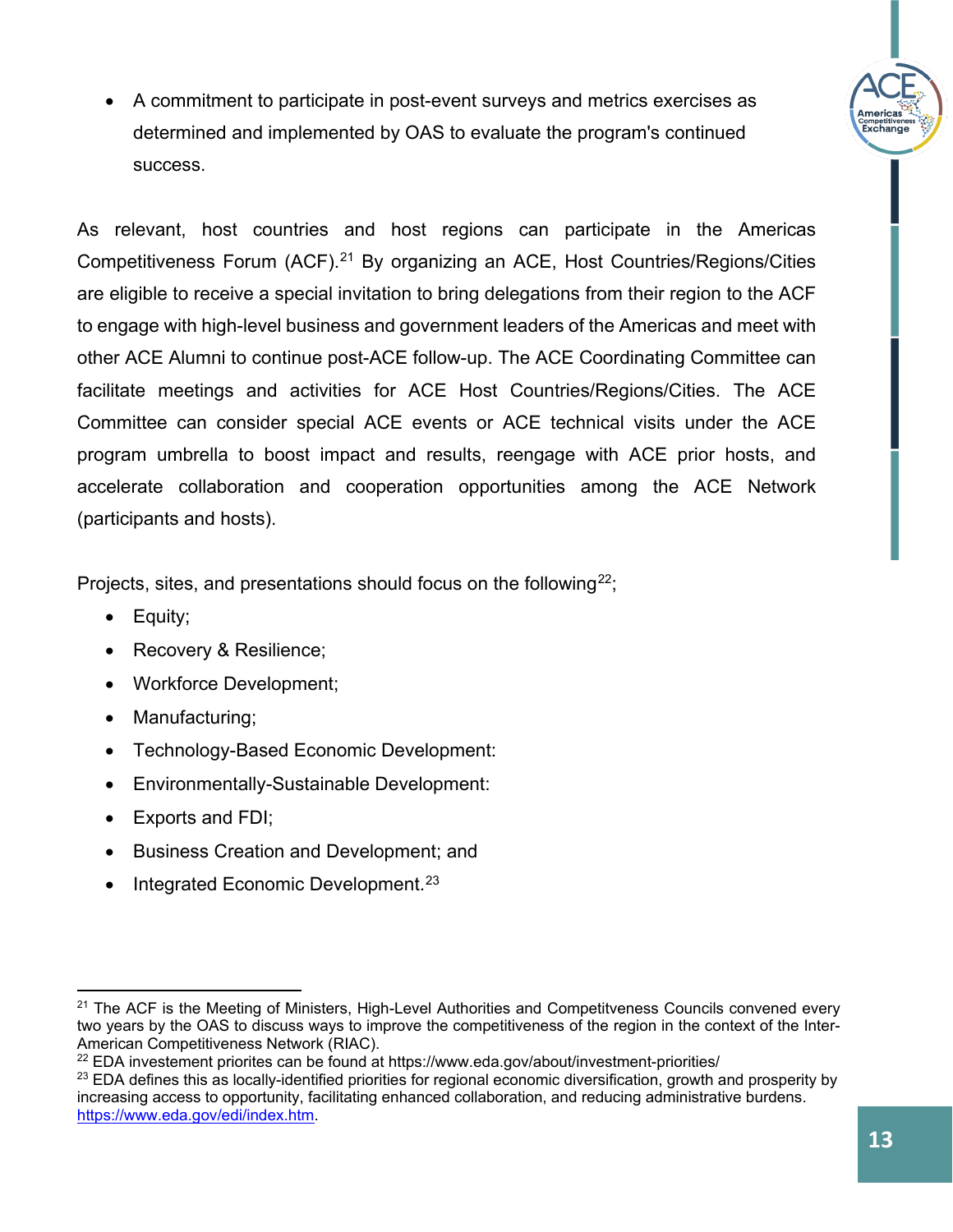

# **7. PROCESS TO HOST ACE:**

ACE is organized twice per year, ideally occurring in two different countries. The ACE Coordinating Committee retains the discretion to select the same country for ACE Editions within the same year, depending on official bids received.

#### **THERE ARE FOUR STEPS REQUIRED TO HOST, PLAN, AND EXECUTE AN ACE EDITION:**

- 1. **Expression of Interest/Letter of Intent:** Interested ACE hosts must submit a Letter of Intent for consideration by the ACE Coordinating Committee no more than three years in advance of the proposed ACE.
- 2. **Full Proposal:** If invited by the ACE Coordinating Committee, the interested ACE hosts must submit a detailed proposal at least nine months before a proposed ACE.
- 3. **Selection and Announcement:** The formal selection of ACE hosts will be made in writing and is announced at the preceding ACE Edition or the preceding ACF.
- 4. **Finalize Agenda and Itinerary of ACE:** Once planning begins, the ACE Coordinating Committee will provide guidance and assistance to the ACE host starting 6 to 8 months in advance of the ACE program. This guidance is mandatory and helps to maintain branding, appropriate security measures, and scope.

Each of the four steps are described in further detail below.

**STEP 1: Expression of Interest (EOI)/Letter of Intent (LOI)** – An expression of interest in the form of a letter should be sent to the ACE Coordinating Committee. The EOI/LOI should describe the proposed program, key partners, region, and possible dates. This letter can also ask for consultations, advice, and technical assistance from the ACE Coordinating Committee to craft the entire proposal. The EOIs/LOIs will also serve as the basis for a technical review. Potential ACE hosts should describe how their ACE proposal is responsive to the ACE guidelines and reflect the essential criteria necessary to host an ACE.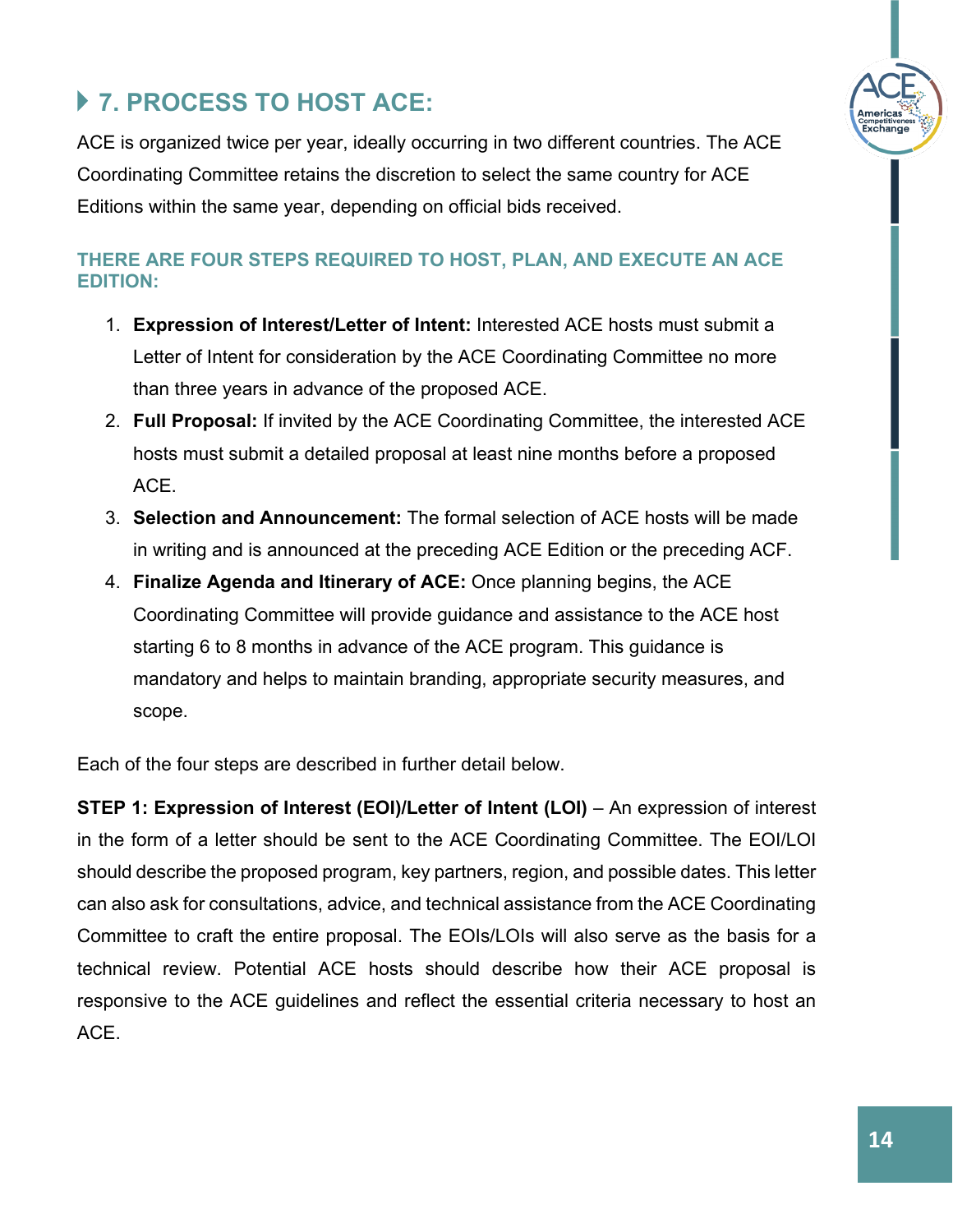The ACE Coordinating Committee will review the EOI/LOI within 30 working days and determine if it meets the ACE program objectives (see Section 3) and reflects the essential criteria (see Section 4) necessary for further competitive consideration. For those EOI/LOIs deemed by the ACE Coordinating Committee to meet the ACE program objectives and the essential criteria, the submitting party will be asked to work with the ACE Coordinating Committee to submit a complete application for competitive consideration.

If a bidding group has not engaged in a RIAC related event as a participant or previous host, the ACE Coordinating Committee may recommend such involvement before submitting a letter of intent and a final proposal.

EOIs/LOIs shall be considered starting up to three years in advance of the proposed ACE dates. The ACE Coordinating Committee will accept applications at any point and will work closely with applicants to provide prompt feedback and responses on funding decisions. No EOI/LOI shall be considered within nine months before the proposed ACE's tentative start dates.

**STEP 2: Full Proposal** – The preparation of this proposal is by invitation and only after the EOI/LOI has been reviewed and accepted for further consideration by the ACE Coordinating Committee. The full proposal shall include a detailed draft agenda, key and committed event sites and speakers, main organizers, and other items that demonstrate the region's ability to comply with the minimum requirements to host ACE and any valueadded to be considered by the RIAC/ACE Coordinating Committee. See the attached template for the additional information.

Full proposals shall be submitted to the ACE Coordinating Committee at least nine months before a proposed ACE's tentative dates. For ACEs held outside the United States, the official bid must come through official diplomatic channels through a country's representation at the Organization of American States.

Once the entire proposal is submitted to the ACE Coordinating Committee, a response with the status will be officially sent to the requested country within two months via official

<sub>эmренн</sub>үе<br>:xchano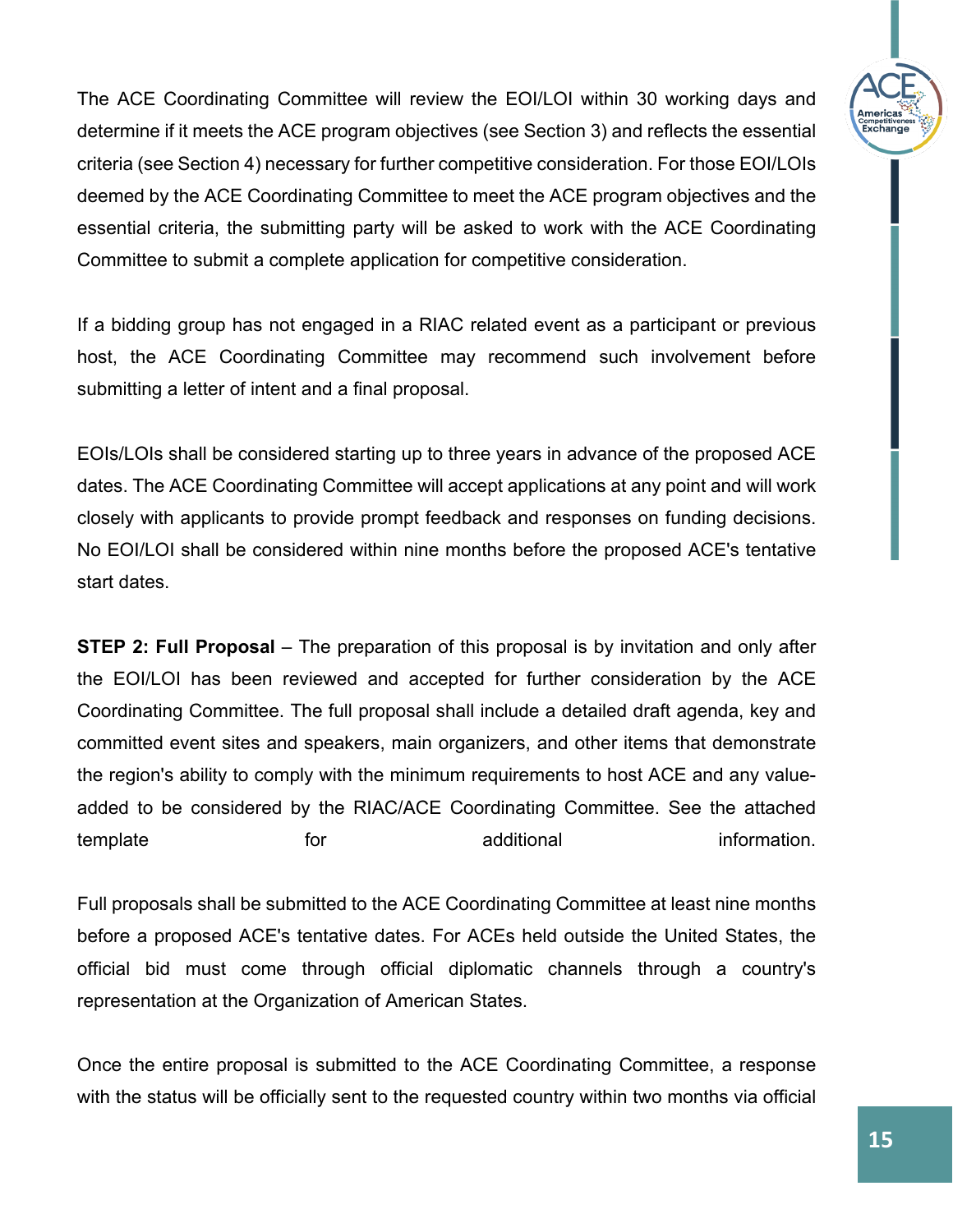diplomatic channels. The ACE Coordinating Committee reserves the right to request the applicant to refine the proposal, more information, or any other items as necessary during deliberations.[24](#page-15-0)

**STEP 3: Selection and Announcement** – ACE Editions shall be officially confirmed via a letter from the OAS. After selection, the next host shall work closely with the ACE Coordinating Committee to develop materials and implement administrative procedures such as updating timelines, executing the ACE participant application process, refining the ACE itinerary, maintaining a list of contacts at each site, designing a logo, developing a communication strategy to include a promotional video and marketing the program via website and social media outlets to support all preparations to host and organize the ACE Edition. Weekly check-ins are necessary at a minimum to ensure the ACE brand, program, and functions are correctly executed. The ACE will be publically announced after the preceding ACE or preceding ACF.

**STEP 4: Agenda and Itinerary of ACE** – After ACE hosts are announced, the ACE Host organizers and a representative from the Host country shall be appointed to join the RIAC/ACE Coordinating Committee[25](#page-15-1). The RIAC/ACE Coordinating Committee shall work with the ACE host organizers and guide key anchor sites, themes, sectors, and clusters to be part of the program and recommendations and best practices on diplomatic protocol, logistics, travel times, presenter schedules, and other relevant information. This process shall start six to eight months before the date of the ACE program.

### **8. PROFILE AND SELECTION OF ACE PARTICIPANTS:**

ACE participants shall be decision-makers, including Ministers/Vice Ministers or equivalent, members of Congress/Legislature/Parliament, Presidents/Vice Presidents of Chambers of Industry, CEOs, private sector/industry leaders, Mayors or senior leaders from cities or provinces, Chancellors/Presidents/Vice Presidents of universities, Presidents of Competitiveness and Innovation Councils, top entrepreneurs, and Senior leaders of ompennven<br>Exchang

<span id="page-15-0"></span><sup>&</sup>lt;sup>24</sup> The ACE Coordinating Committee reserves the right to share successful full proposals with other countries as examples.

<span id="page-15-1"></span> $25$  This role is filled by the U.S. Department of Commerce for U.S. ACE events.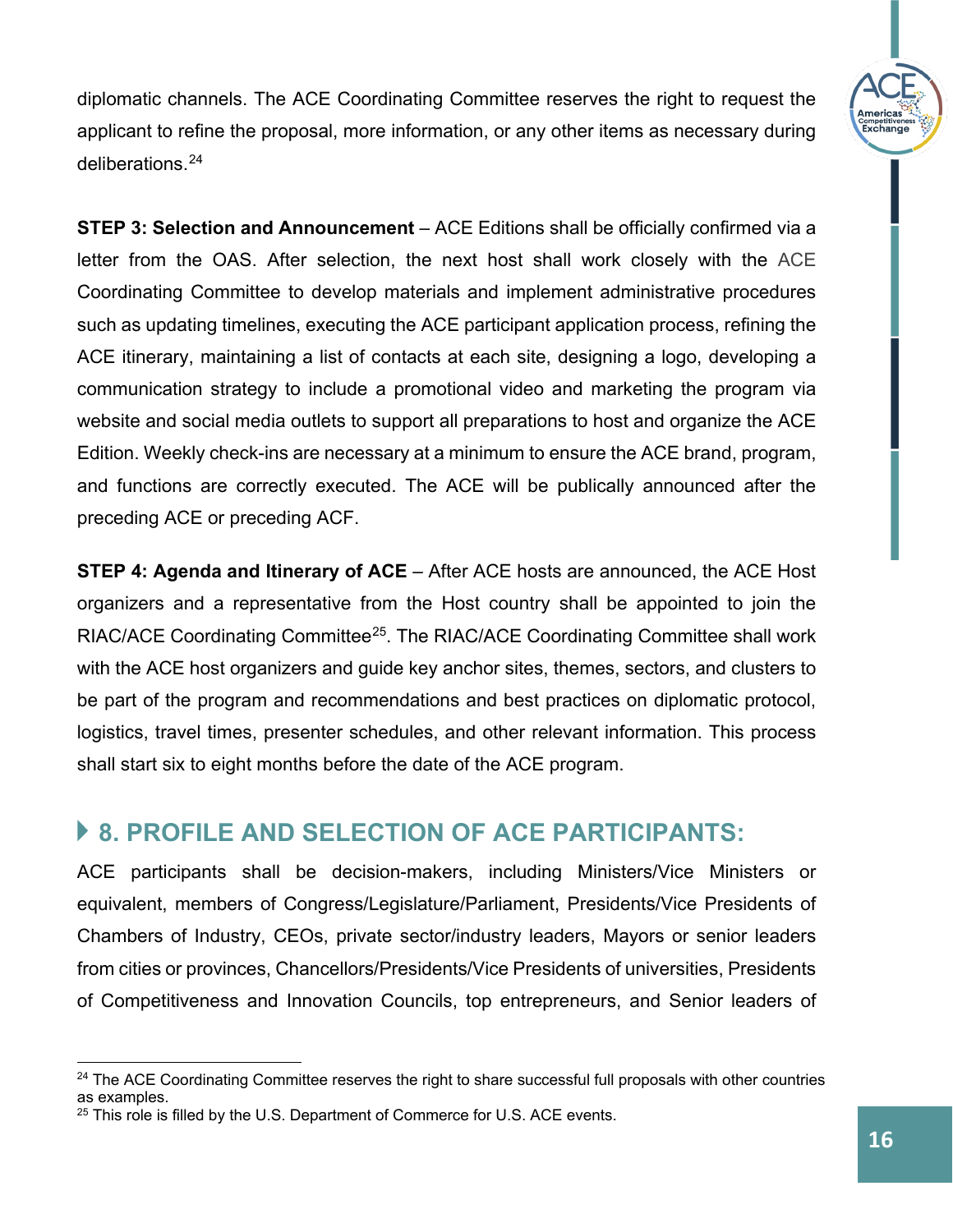

regional economic development partnership groups, innovation agencies, or other crucial public or private sector individuals.

Participation shall be limited to up to 50 participants from the OAS Member States and, as relevant, OAS Permanent Observer Countries.

If an applicant is the equivalent of a Deputy Minister or higher, s/he receives courtesy acceptance.

- Host countries may include up to 10% of the ACE Edition participants from their own host country, ideally representing different regions. If these posts are not filled, they shall become available for the general pool of applications.
- **Participation from OAS Permanent Observer Countries will be evaluated on a** limited, case-by-case basis. Host countries can request which OAS Permanent Observer countries they would like to be considered for ACE participation, and the ACE Coordinating Committee shall have the final say regarding their participation. Host countries are encouraged to focus on OAS member countries before identifying observer countries for involvement.
- A maximum of 20% of participant slots can be allocated to ACE hosts from the previous two ACE events. If these spots are not filled, they shall become available for the general pool of applications. Previous ACE host sites shall receive preference for delegation spots for the subsequent two ACE Editions after hosting. After two ACE Editions, their applications shall be considered among the available pool of applicants.
- **Prior ACE participants who have shown results and effective implementation of** partnerships and collaboration opportunities from previous ACE Editions will be given preference in their application.
- Gender balance, geographic representation, and the participation of leaders from academia, government, and the private sector, emphasizing small business development centers and entrepreneurs, are encouraged.

The participants will be recruited and selected via a collaborative process between the host country, the permanent ACE Coordinating Committee, and the current Chair of the RIAC.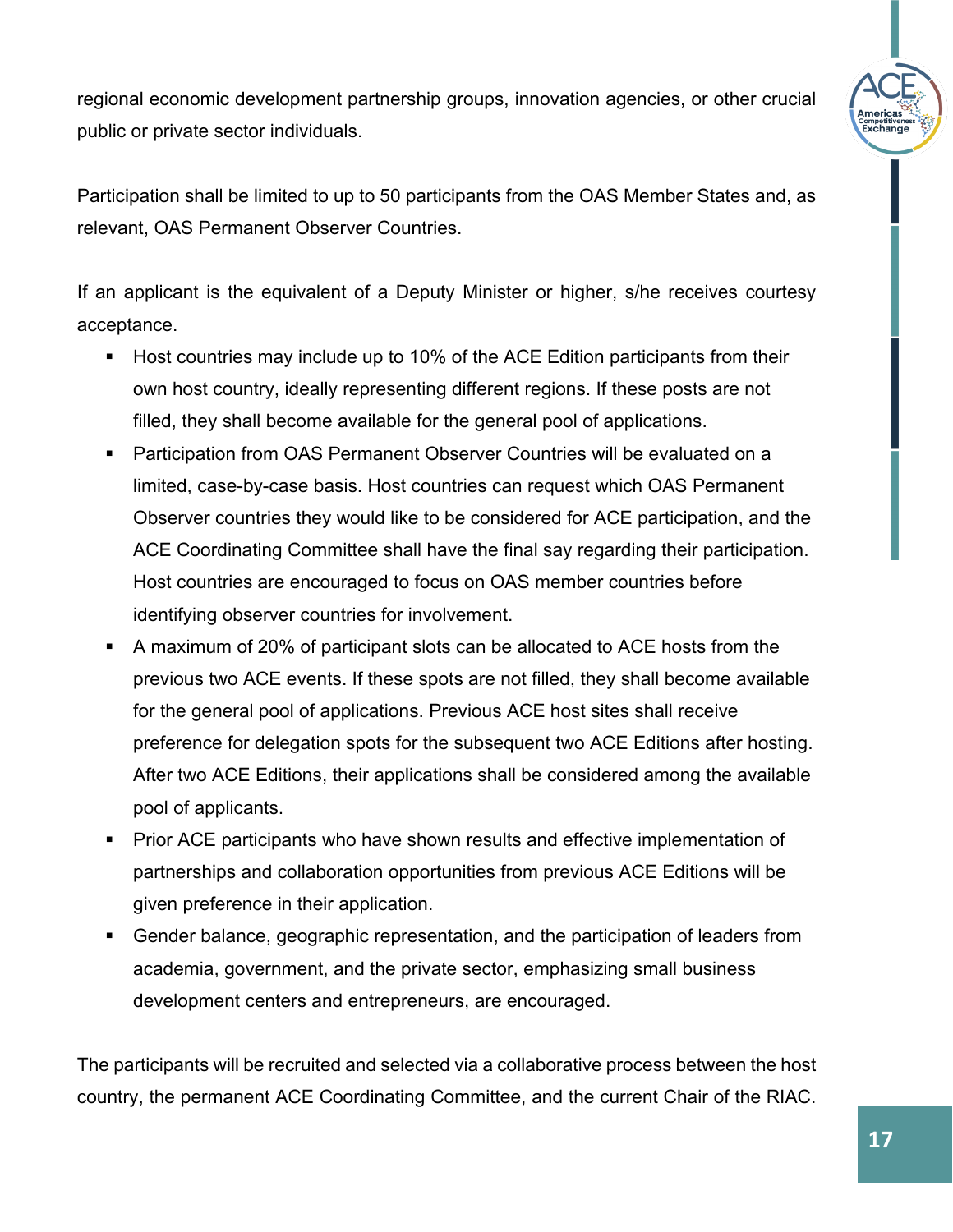These parties shall consider the following criteria for the selection of participants, in no particular order:

- Diplomatic rank/diplomatic protocol;
- Public and private sector senior leadership;
- **Prior ACE hosts and participants who have shown ACE-related results such as** GTECS<sup>[26](#page-17-0)</sup> or ACF;
- Diversity: geographical, sectoral, and gender balance;
- Capacity to cover the cost of their participation;
- Ability to create long-term economic connections;
- **Top entrepreneurs and innovators;**
- **Example 3** Economic development system representatives.

# **9. ACE COMMITTEE CONTACT INFORMATION:**

For additional information or questions about the ACE program, please contact:

#### **Adriana Bonilla**

ACE Program Coordinator Department of Economic Development Organization of American States [abonilla@oas.org](mailto:abonilla@oas.org) 

*The ACE Host Application Proposal Cover Sheet is available in next page*

ompennve<br>Exchanc

<span id="page-17-0"></span><sup>&</sup>lt;sup>26</sup> The Working Group of Experts on Subnational Competitiveness (GTECS) was created by the RIAC to promote competitiveness in the Western Hemisphere to exchange of experiences on competitiveness and innovation at the provincial, state, sub-regional, and city levels. [http://riacnet.org/initiatives/ct\\_31/en/](http://riacnet.org/initiatives/ct_31/en/)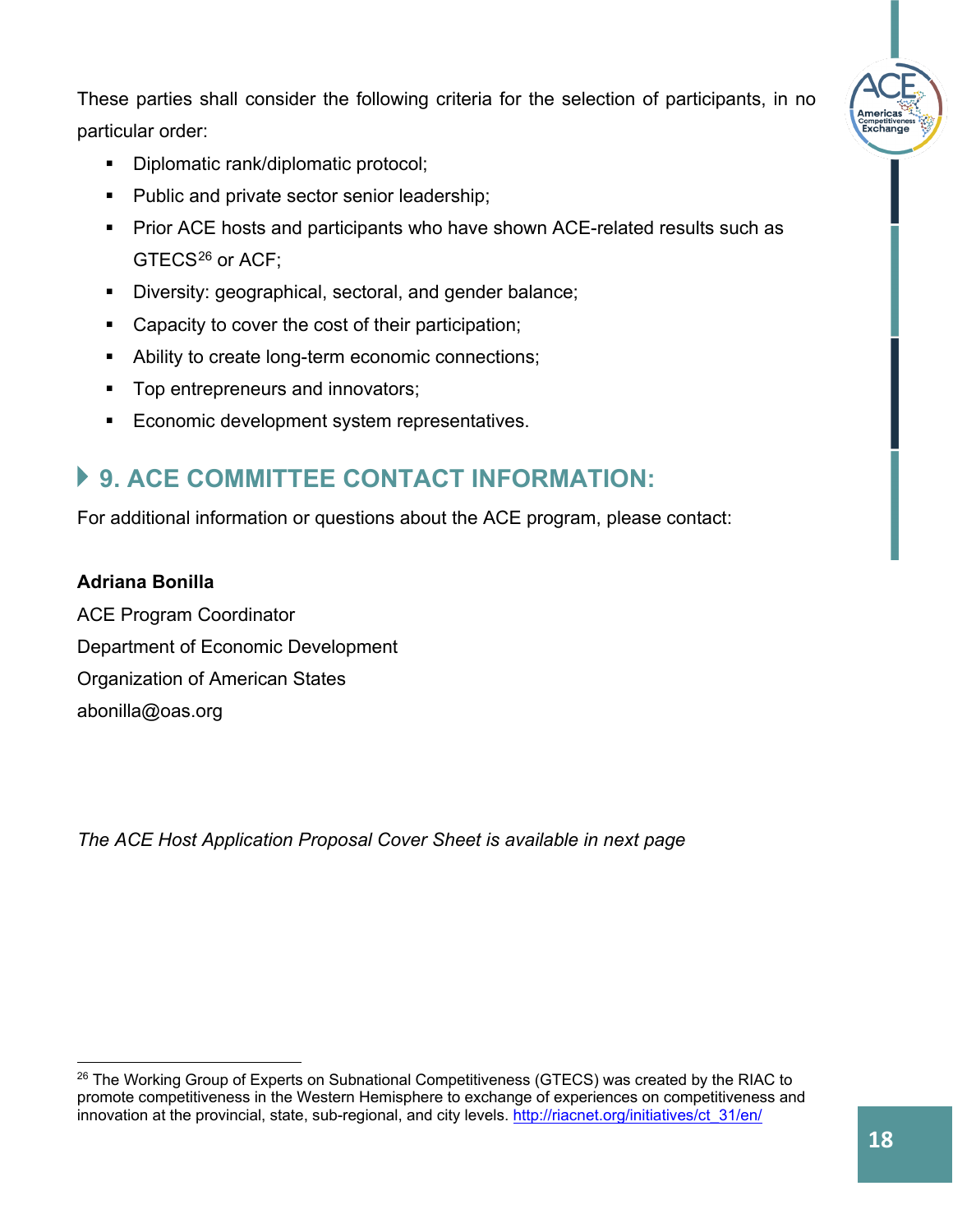#### **ACE HOST APPLICATION PROPOSAL COVER SHEET**

You may reproduce this form on your computer

| Date of<br>application:                       | Submitted for ACE host<br>year:              |         |                          |  |
|-----------------------------------------------|----------------------------------------------|---------|--------------------------|--|
|                                               | <b>Lead Organization Contact Information</b> |         |                          |  |
| Name of the overall coordinating organization |                                              |         | Legal name, if different |  |
| <b>Address</b>                                | City,<br>State/Provence, Zip,<br>Country     |         |                          |  |
| Phone                                         | Facebook and<br><b>Twitter accounts</b>      | Website |                          |  |
| <b>Primary ACE Host Coordinator</b>           | <b>Title</b>                                 | Phone   | E-mail                   |  |
| <b>Secondary ACE Host</b><br>Coordinator-     | Title                                        | Phone   | E-mail                   |  |

(If applicable)

#### **ACE PROPOSAL NARRATIVE**

Please give a summary in a maximum of 10 pages showcasing your region and why it should host an ACE. This summary should include the following items $27$ :

- **Economic Background:** An overview of the economic conditions, key clusters<sup>[28](#page-18-1)</sup> (using the U.S. $^{29}$  $^{29}$  $^{29}$  or European Union $^{30}$  $^{30}$  $^{30}$  definition for clusters), history, and culture of the region;
- **SWOT Analysis:** An in-depth analysis of regional strengths, weaknesses, opportunities, and threats (commonly known as a "SWOT" analysis) relating to your region's economy;

<span id="page-18-0"></span> $27$  A proposal to bid is not a guarantee of selection. All full proposals will be given full and fair consideration.

<span id="page-18-1"></span> $28$  The Mexican and Canadian maps already use the U.S. definition.

<span id="page-18-2"></span><sup>29</sup> <http://clustermapping.us/content/cluster-mapping-methodology>

<span id="page-18-3"></span><sup>30</sup> <http://www.clusterobservatory.eu/index.html>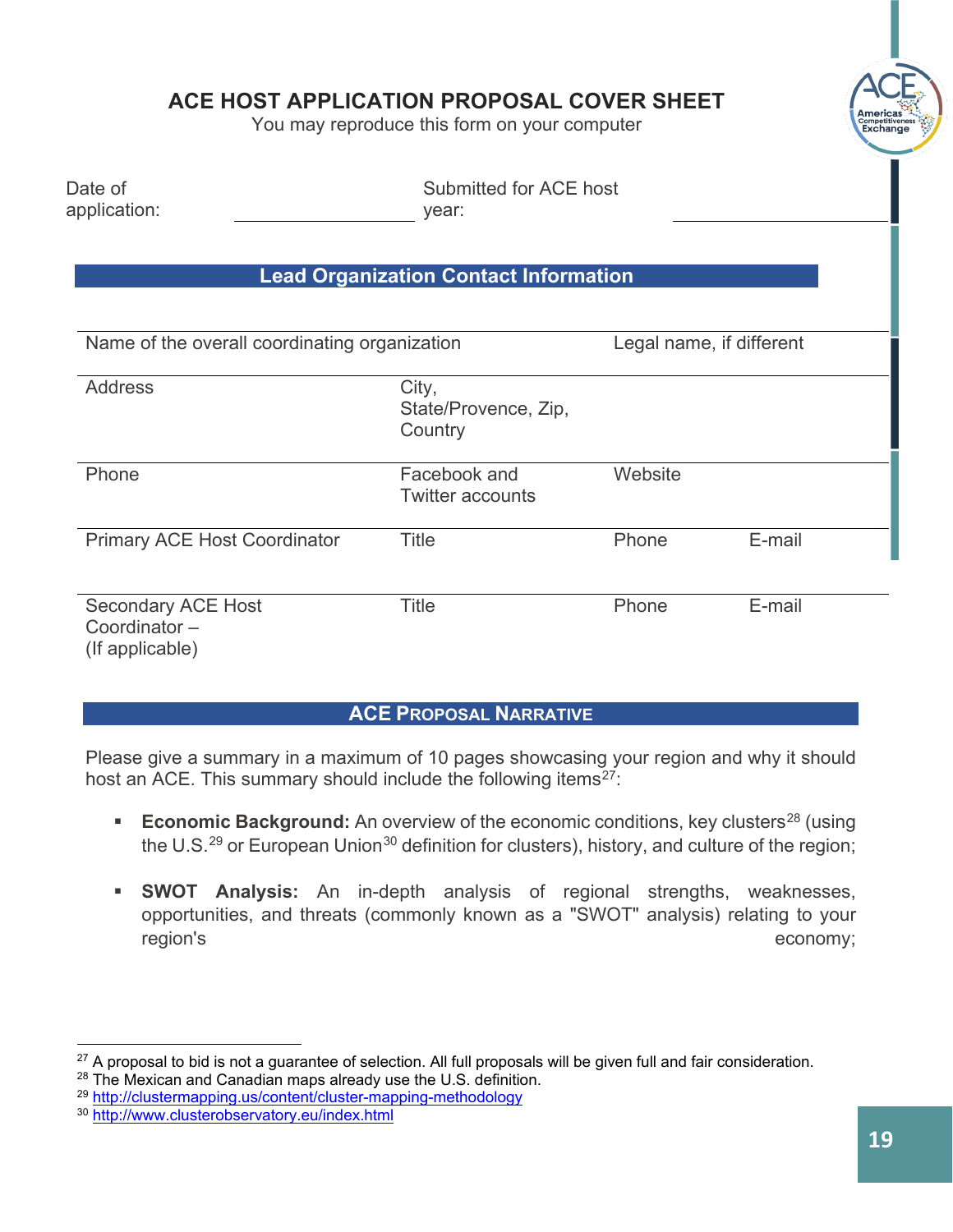

- **Strategic Direction/Action Plan**<sup>[31](#page-19-0)</sup>: The strategic direction and action plan should build on findings from the SWOT analysis and incorporate/integrate elements from other regional programs (e.g., land use and transportation, workforce development, etc.). In particular, this plan should show how the ACE could benefit your region, as well as how your region could benefit the participants;
- **Outline of prior engagement with OAS member countries,** including results from ACE/ACF participation;
- **Allocation and commitment of local funds:** The national and local level commitment for each country must be clearly demonstrated and committed.[32](#page-19-1)
- **Market fit:** Demonstrate that your region is positioned for increased trade and economic development interactions with the Americas. This may include, but is not limited to, highlighting any existing trade and other partnerships<sup>[33](#page-19-2)</sup> between your region and the Americas or identify institutions and organizations (who have agreed to be ACE site hosts) with interest in developing economic development partnerships and increasing trade with the Americas;
- **Key ACE host partners and their host responsibilities**;
- **Airport information**;
- **Urban and crucial rural anchor sites**[34;](#page-19-3) and
- **Hotel information** up to 60 rooms at the U.S. Government per diem rate (numbers may vary in ACE events hosted outside of the United States). $^{\rm 35}$  $^{\rm 35}$  $^{\rm 35}$

The following attachments are also required:

**Full proposed agenda** with anchor site participation confirmed;

<span id="page-19-1"></span> $32$  The national level commitment for the ACE program in the United States is already fully funded until June 2025. Other counties must provide national level commitment as outlined earlier in this document. Local hosts in the United States should also provide a detailed local level match of at least 100,000USD that follows 2 CFR Part 200 - Subpart E - Cost Principles that are 1)allowable, (2) allocable, (3) reasonable, and (4) necessary. <sup>33</sup> Research, innovation, technology transfer and other parterships.

<span id="page-19-0"></span> $31$  For all ACEs in the United States, the commmunity must align the ACE program to a Comprehensive Economic Development Strategy or similar document based on the model used by EDA. <https://www.eda.gov/ceds/> or [https://www.cedscentral.com/.](https://www.cedscentral.com/) This alignment must be shown in detail in the proposal.

<span id="page-19-3"></span><span id="page-19-2"></span><sup>&</sup>lt;sup>34</sup> An anchor site is defined as a primary site that can be used to draw high level participation to the event. For example, MARS Discovery District in Toronto, top tier universities, major cultural or historical economic drivers, etc.

<span id="page-19-4"></span><sup>35</sup> For CONUS <https://www.gsa.gov/travel/plan-book/per-diem-rates> and OCONUS [https://aoprals.state.gov/web920/per\\_diem.asp.](https://aoprals.state.gov/web920/per_diem.asp)